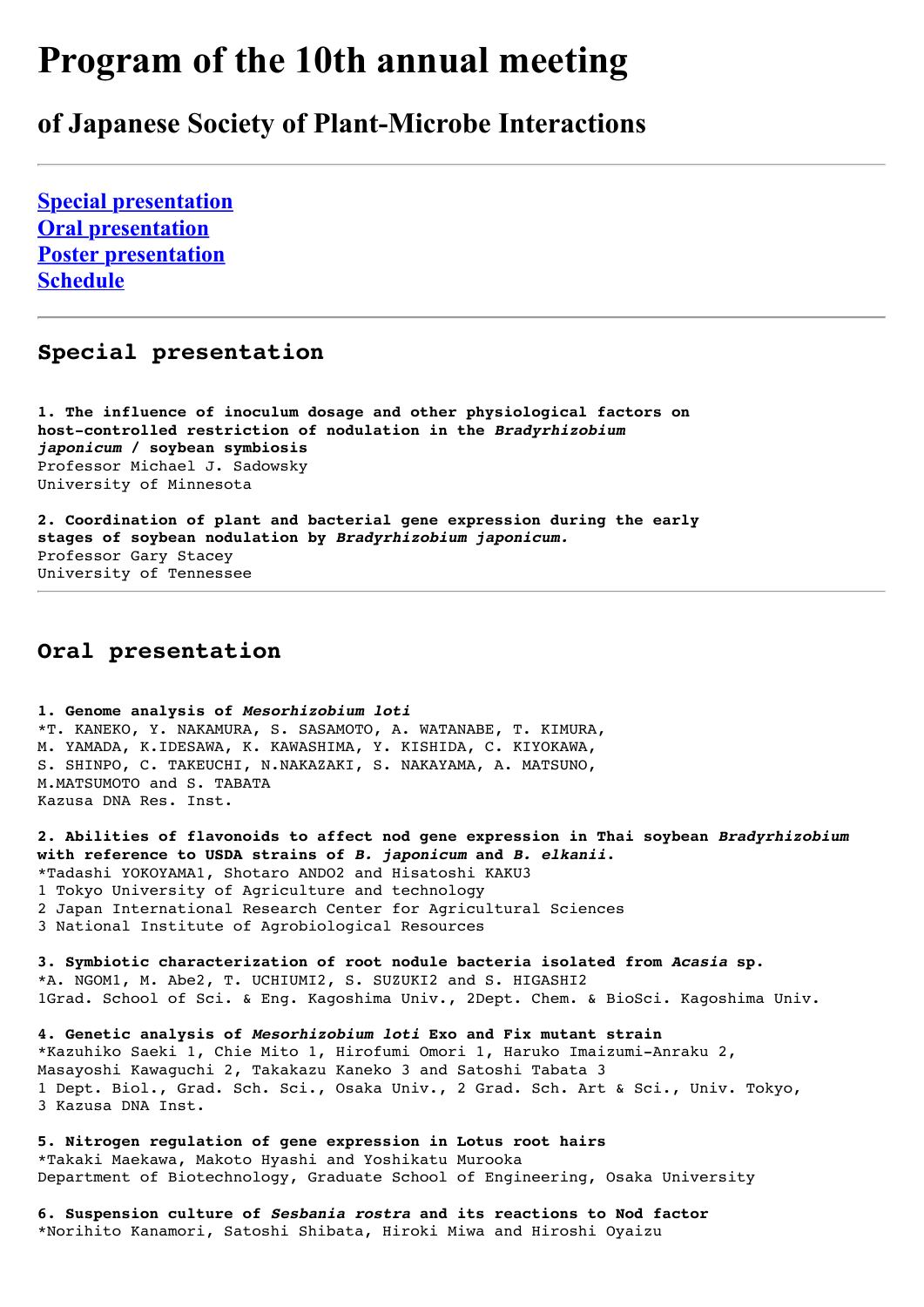The University of Tokyo

## **7. Signal transduction cascades in response to Nod factors in Lotus** \*Naoya Takeda, Makoto Hayashi and Yoshikatsu Murooka

Department of Biotechnology, Graduate School of Engineering, Osaka University

#### **8. Effect of cAMP and cGMP on nodule formation**

\*Junko Terakado and Tadakatsu Yoneyama University of Tsukuba, University of Tokyo

# **9. Preference mechanisums of** *Rj* **gene in soybean for nodulation by**

*Bradyrhizobium japonicum* \*Takeo Yamakawa, Masayuki Tanaka, Akino Miyata and Motoki Ikeda Division of Bioresouce and Environmental Sciences, Graduate School, Kyusyu Univerrsity

#### **10. Differential regulation of CHS genes by rhizobia and pathogens** \*Mitsunori Sakata, Makoto Hayashi and Yoshikatu Murooka Department of Biotechnology, Graduate School of Engineering, Osaka University.

**11. Expression analysis of uricase mRNA in** *Lotus japonicus* \*K. Takane1, S. Tajima2 and H. Kouchi1 1Department of Plant Physiology, National Institute of Agrobiological Resources 2Department of Life Science, Kagawa University

#### **12. Expression of two distinct dynamin members in** *Lotus*

\*Kouji Yano, Makoto Hayashi and Yoshikatu Murooka Department of Biotechnology, Graduate School of Engineering, Osaka University

#### **13. Molecular characterization of phosphoenolpyruvate carboxylase and its protein kinase in** *Lotus japonicus* **root nodules**

\*Shingo Hata1,2, Tomoko Izumi1, Tomomi Nakagawa2, Katsura Izui1,2, Yosuke Umehara3, and Hiroshi Kouchi3 1Graduate School of Biostudies, Kyoto University, 2Graduate School of Agriculture, Kyoto University, 3National Institute of Agrobiological Resources

#### **14. Characterization of arbuscules formed on the roots of hypernodulating mutants of**  *Lotus japonicus*

\*Keishi Senoo1, M. Zakaria Solaiman1, Masayoshi Kawaguchi2, Haruko Imaizumi-Anraku3, Shoichiro Akao3, Akiyoshi Tanaka1 and Hitoshi Obata1 1Fac. of Bioresources, Mie Univ., 2Arts and Science, The Univ. of Tokyo, 3National Institute of Agrobiological Resources

#### **15. Nodulin genes whose expression are reduced in ineffective nodules induced on the pea mutant E135 (***sym***13)**

\*Takashi Kato1, Norio Suganuma 1, Kazuya Kawashima 1, Masami Miwa1, Yoshifumi Mimura1, Masanori Tamaoki 1 and Hiroshi Kouchi 2 1Aichi University of Education, 2National Institute of Agrobiological Resources

#### **16. Involvement of photosynthate supply on nitrate inhibition of soybean nodule growth and N2 fixation.**

\*Hiroyuki Fujikake1, Taketo Suganuma1, Youhei Tamura, Norikuni Ohtake1, Kuni Sueyoshi, Takuji Ohyama1, Noriko Ishioka2, Satoshi Watanabe2, Akihiko Osa2, Mitsuo Koizumi2, Toshiaki Sekine2, Shinpei Matsuhashi3, Takehito Ito3, Chizuko Mizuniwa3, Tamikazu Kume3, Hiroshi Uchida4 and Atsunori Tsuji4 1Faculty of Agriculture, Niigata University, 2Department of Radioisotopes, JAERI

3Biofunction Laboratory, Department of Radiation Research, JAERI 4Central Research Laboratory, Hamamatsu Photonics Co.

#### **17. Generation of transgenic** *Arabidopsis* **with modified amino acid contents using seed specific promoter from soybean**

\*Yukiko Mori, Makoto Hayashi and Yoshikatsu Murooka Department of Biotechnology, Graduate School of Engineering, Osaka University

#### **18. Effect of nitrogen and phosphate supply on the accumulation of seed storage protein in nitrogen deficient soybean plants.**

\*Ohtake Norikuni, Sayuri Okano, Hiroyuki Fujikake, Tahei Kawachi, Kuni Sueyoshi and Takuji Ohyama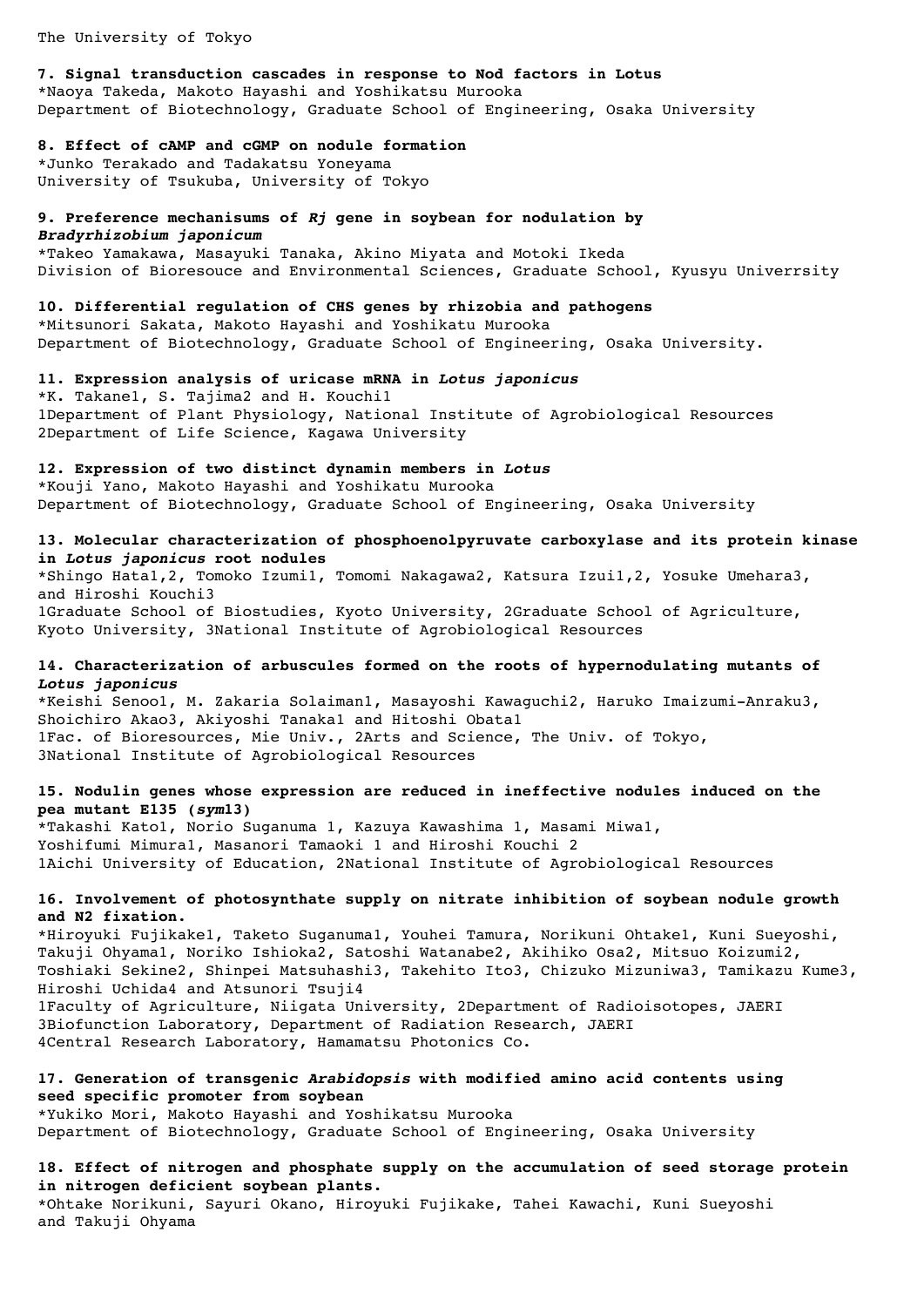Faculty of Agriculture, Niigata University

**19. Polyphosphate metabolism in arbuscular mycorrhizal fungi: properties of hydrolytic enzyme and vacuolar pH as a possible regulatory factor.**  \*T. EZAWA1, S.E. SMITH2 and F.A. SMITH2 1Graduate school of Bioagricultre, Nagoya Univ. 2Centre for Plant Root Symbioses, Univ. of Adelaide, Australia

**20. Pioneer plants and symbiotic microorganisms in acid sulfate soil** \*T.MAKI, T.EZAWA and S.YOSHIDA Graduate school of Bioagricultre, Nagoya Univ.

**21. Propagation of the soybean cyst nematode on hairy roots and expression of resistance in transgenic roots** \*Hyeon-Je Cho 1, G. R. Noel 2, S. K. Farrand 1 and J. M. Widholm 1 1Department of Crop Sciences and 2USDA-ARS, University of Illinois, Urbana, IL 61801, USA

**22. The causal bacterium of red stripe of rice and its infection mode** \*H. KAKU1, S. Subandiyah2 and H. OCHIAI1 1Department of Genetic Resouces I, National Institute of Agrobiological Resources 2Gadjamada University

**23. Transient GUS expression in** *Astragalus sinicus* **by** *Agrobacterium* **in planta transformation**

\*Myra L. Tansengco, Makoto Hayashi and Yoshikatsu Murooka Department of Biotechnology, Graduate School of Engineering, Osaka University

### **Poster presentation**

**1. Characterization of nitrogen-fixing endophytic bacteria and behavior of GFP-marked isolates in sugarcane** Constancio A. Asis, Jr., Masatsugu Kubota, Hiroyuki Ohta, Yasuhiro Arima, Ken-ichi Tsuchiya and \*Shoichiro Akao National Institute of Agrobiological Resources

**2. Endophytic colonization and nitrogen fixation in rice by**  *Herbaspirillum* **sp. isolated from wild rice** \*ADEL ELBELTAGY, KIYO NISHIOKA, TADASHI SATO, HISA SUZUKI, KEN-ICHI YUHASHI, BIN YE, HISAYUKI MITSUI and KIWAMU MINAMISAWA

Institute of Genetic Ecology, Tohoku University

**3. Measurement of nitrogen fixation of sugar cane by 15-N dilution method**  \*Atsushi Momose1, Takahiro Hiyama1, Noriko Ishizaki1, Norikuni Ohtake1, Kuni Sueyoshi1, Takuji Ohyama1, Yasuhiro Nakanishi2 and Syoichiro Akao3 1Faculty of Agriculture, Niigata University, 2Tokyo University of Agriculture 3National Institute of Agrobiological Resources

**4. Phosphorus transfer and translocation in arbuscular mycorrhizal onion: Estimation based upon hyphal P distribution and P efflux from intraradical hyphae isolated roots.** \*Masanori SAITO and Zakaria Md. SOLAIMAN National Grassland Research Institute

**5. Malic enzymes distribution among local microbes from Thailand**

\*Suphawat Sinsuwongwat1, Naofumi Hiramitsu2, Mika Agarie2 and Shigeyuki Tajima2 1Department of Biotechnology, Faculty of Agro-Industry, Chiangmai University, Chiangmai, 50100, THAILAND. 2Department of Life Science, Faculty of Agriculture, Kagawa University, 2393 Ikenobe, Miki-cho, Kita-gun, Kagawa, 761-0795, JAPAN

**6. Response of vegetables to inoculation of plant growth promoting bacteria** \*E. S. GARCIA BIOTECH, UP Los Banos, Philippines

**7. Studies for Gene Cloning and Expression Analysis of NAD-Malic Enzyme in**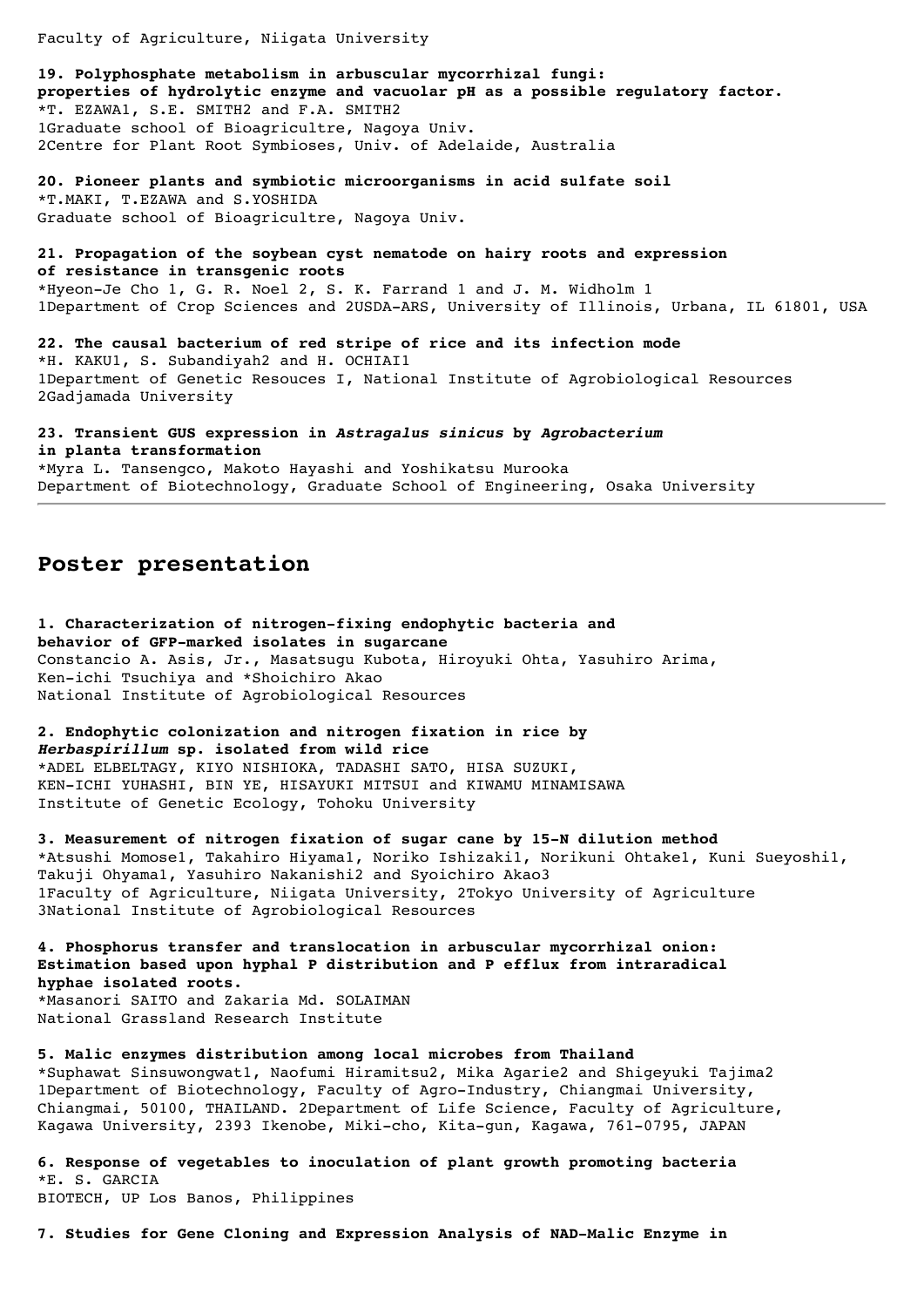*Bradyrhizobium japonicum* **A1017**

\*Naofumi Hiramitsu, Takashi Aoki, Mika Agarie and Shigeyuki Tajima Kagawa Univ.

**8. Rhizobitoxine biosynthetic pathway in** *Bradyrhizobium elkanii* **revealed by disruption of** *rtx* **genes** \*Tsuyoshi Yasuta1, Hiroshi Ezura2, Ken-ichi Yuhashi1 and Kiwamu Minamisawa1 1Institute of Genetic Ecology, Tohoku University 2Plant Biotechnology Institute, IBARAKI Agricultural Center

**9. Rhizobitoxine production by** *Bradyrhizobium elkanii* **enhances nodulation and competitiveness on legume** \*Shin Okazaki1, Hiroshi Ezura2, Ken-ichi Yuhashi1 and Kiwamu Minamisawa1 1Institute of Genetic Ecology, Tohoku University 2Plant Biotechnology Institute, IBARAKI Agricultural Center

**10. Two rhizobial genes encoding sigma32-like proteins involved in the heat shock response and symbiotic nitrogen fixation** \*Toshifumi SATO, Hisayuki MITSUI and Kiwamu MINAMISAWA (Institute of Genetic Ecology, Tohoku University

**11. Effect of nutrient starvation of** *Rhizobium tropici* **CIAT899 on survival in acid soil with high Al3+ and Mn2+ content** \*Choochad Santasup1, Keishi Senoo1, Ampan Bhromsiri2, Arawan Shutsrirung2, Akiyoshi Tanaka1 and Hitoshi Obata1 1Fac. of Bioresources, Mie University, 2 Fac. of Agriculture, Chiang Mai University

**12. Effect of hydroxylysine on the metabolism of poly-β-hydroxybutyrate in**  *Rhizobium leguminosarum* **bv.** *phaseoli* \*N. Saito, H. Masuda, Y. Tokuji and T. Ohwada Department of Bioresource Science, Obihiro University of Agriculture and Veterinary Medicine

**13. Acid tolerant root nodule bacteria isolated from soybean cultivated in Indonesia** \*S. FUKUDA1, M. ABE2, T. UCHIUMI2, A. SUZUKI2 and S. HIGASHI2 1Grad. School of Sci. & Eng. Kagoshima Univ., 2Dept. Chem. & BioSci. Kagoshima Univ.

**14. Synteny analysis by GISH between soybean and Lotus** \*Yasuaki Katada, Makoto Hayashi, Mikako Ito, Kiichi Fukui and Yoshikatsu Murooka Department of Biotechnology, Graduate School of Engineering, Osaka University

**15. Construction of AFLP markers in** *Lotus japonicus* \*Makoto Yo shikawa, Makoto Hayashi and Yoshikatsu Murooka Dept.of Biotechnology, Graduate school of Engineering Osaka Univ.

**16. Generating codominant markers for positional cloning of** *Lotus japonicus* \*Makoto Hayashi, Shusei Sato1, Satoshi Tabata1, Kyuya Harada2 and Yoshikatsu Murooka Department of Biotechnology, Graduate School of Engineering , Osaka University 1 Kazusa DNA Research Institute, 2 Faculty of Horticulture, Chiba University

**17. cDNA cloning of** *Lotus japonicus* **genes for mitochondrial phosphate transporter and squalene synthase**

\*Shingo Hata1, Kazuki Nakamori1, Satomi Akamine1, Mari Banba1, Katsura Izui1, Yosuke Umehara2 and Hiroshi Kouchi2 1Graduate School of Biostudies, Kyoto University 2National Institute of Agrobiological Resources

**18. Structure and expression of globin gene family in** *Lotus japonicus* \*Y. SHIMODA1, T. UCHIUMI2, T.TSURUTA1, Y. MUKOYOSHI2, A. SUZUKI2, S. HIGASHI2 and M. ABE2 1Grad. School of Sci. & Eng. Kagoshima Univ., 2Dept. Chem. & BioSci. Kagoshima Univ.

**19. Symbiotic ability of** *Rhizobium* **that symbiosis with** *Lotus japonicus* **in Miyakojima** \*N. MORIHATA1 M. ABE2, T. UCHIUMI2, A. SUZUKI2 and S. HIGASHI2 1Grad. School of Sci. & Eng. Kagoshima Univ., 2Dept. Chem. & BioSci. Kagoshima Univ.

**20. Nitrate inhibition of nitrogenase activity in Lotus root nodules -Nodule nitrate reductase and sucrose synthase-**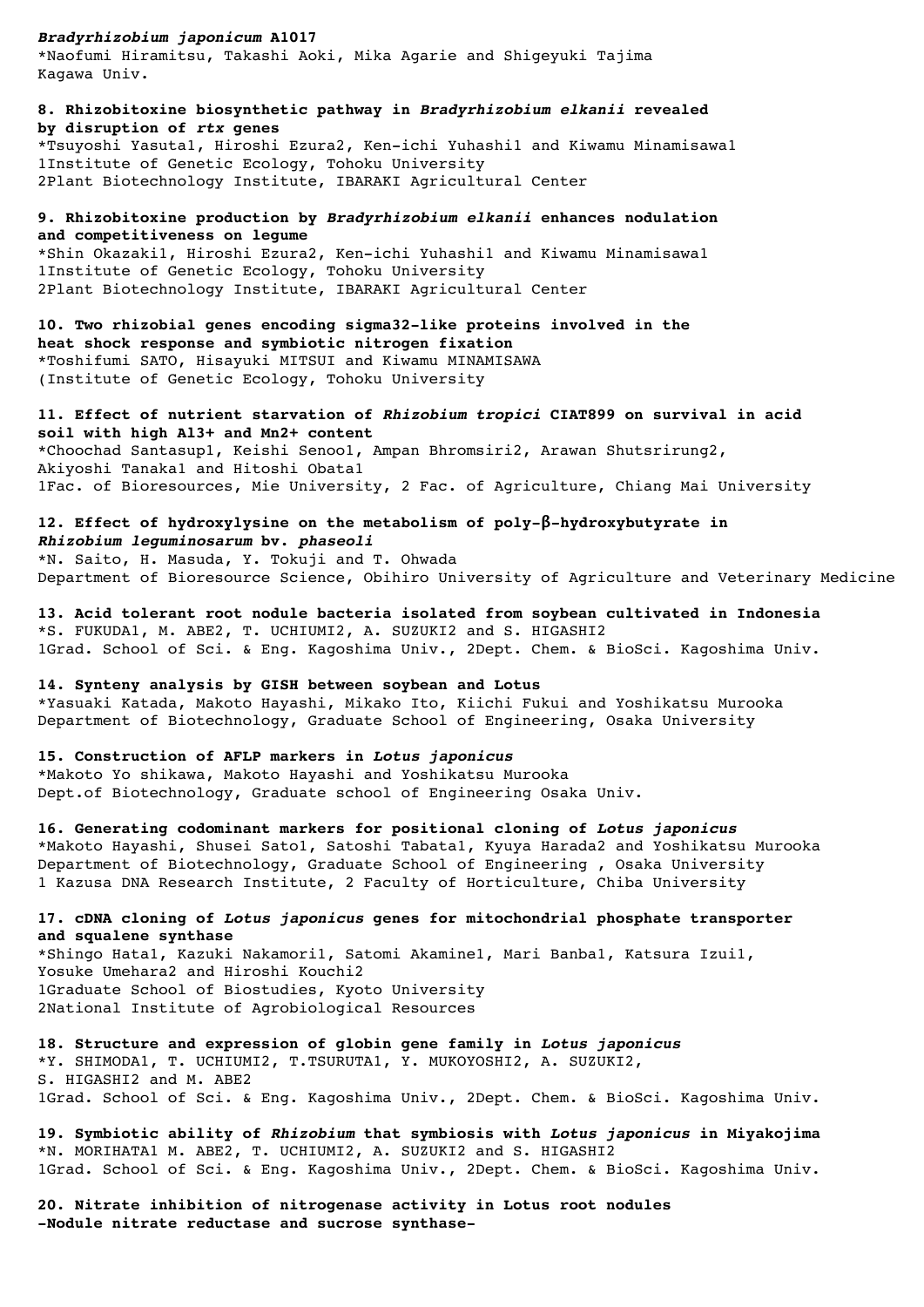\*Kazuhisa Kato, Yoshinori Okamura and Yoshinori Kanayama Graduate School of Agricultural Science, Tohoku University

**21. Nodulation of transgenic** *Lotus japonicus* **with heterologous ethylene receptor gene** \*Noriyuki Nukui1, Hiroshi Ezura2, Ken-ich Yuhashi1 and Kiwamu Minamisawa1 1Institute of Genetic Ecology, Tohoku University 2Plant Biotechnology Institute, Ibaraki Agriculture center

**22. Analysis of expression and location of** *nod* **and** *nif* **genes introduced to** *Agrobacterium*

\*T. FUKUMORI1, M. ABE2, T. UCHIUMI2, A. SUZUKI2 and S. HIGASHI2 1Grad. School of Sci. & Eng. Kagoshima Univ. 2Dept. Chem. & BioSci. Kagoshima Univ.

#### **23. Analysis of** *mcp* **deleted mutants of** *Sinorhizobium meliloti***: their nodulation and nitrogen fixation**

\*Toshiyuki Morishita, Yuki Tsunamoto, Minoru Sugiura, Akira Tabuchi, Paul Muschler1, Ruediger Schmitt1 and Den'ei Karasawa SinsyuUniv., 1Regensburg Univ.

**24. Effect of salicylic acid supply to culture medium on soybean nodulation** \*T. SATO1, T. TAKAHASHI1, A. SATO1 and T. OHYAMA2 1Faculty of Bioresource Sciences, Akita Prefectural University, Akita. 2Faculty of Agriculture, Niigata University, Niigata.

**25. The comparison of the growth and nitrogen fixation activity of hypernodulation mutant NOD1-3 and its parent cv. Williams in field cultivation** \*Taketo Suganuma, Hiroyuki Fujikake, Youhei Tamura, Norikuni Ohtake, Kuni Sueyoshi, and Takuji Ohyama Faculty of Agriculture, Niigata University

**26. Identification of the type of nitrogenous compounds (including amino acids) relating to the translocation of fixed nitrogen in yam bean,** *Pachyrhizus erosus* **L. Urban.** \*J. B. FENTES1, M. ABE2, N. OHTAKE3, H. FUJITAKE3, T. OHYAMA3, T. UCHIUMI2, S. SUZUKI2, and S. HIGASHI2 1Grad. School of Sci. & Eng. Kagoshima Univ., 2Dept. Chem. & BioSci. Kagoshima Univ. 3Dept. Agr. Chem. Niigata Univ.)

#### **27. Purification and cloning of cDNA of novel elicitor protein from**  *Phytophthora infestans*

\*N.Hatsugai, A. Hassan, R. Ikeda, T. Matsuura and N. Furuichi Graduate School of Science and Technology Niigata University

**28. Calcium dependent protein kinase from potato which can regulate defe reaction in the interaction between potato and** *Phytophthora infes* \*A. Hassan, M. Matsubara, T. Okuta, H. Hara, H. Oika, A. Ichihara, N. Hatsugai, and N. Furuichi Graduate school of Science & Technology, Niigata University

**29. Multi-tolerance of** *Rhodotorula glutinis R-1 for Acid, Aluminum and Manganese and application for bioremediation of acid soil \*Makoto Hisamatsu, VIET ANH THI NGUYEN Bioresources, Mie Univ.*

*30. Phosphoinositides and their role in plant defense signal transdution \*Kazuhiro Toyoda, Tomoharu Kawahara, Yuki Ichinose, Tetsuji Yamada and Tomonori Shiraishi Laboratory of Plant Pathology & Genetic, Engineering, Faculty of Agriculture, Okayama University*

#### *31. Structural and Functional Characterization of HR Cell Death Elicitor, Harpin from Pseudomonas syringae*

*\*Andi Salamah, Yuki Ichinose, Rui Tanaka, Fumiko Taguchi, Reina Doi, Kazuhiro Toyoda, Tomonori Shiraishi and Tetsuji Yamada Faculty of Agriculture, Okayama University*

*32. Tissue- and cell-specific expression of elicitor-responsive genes in rice plants*